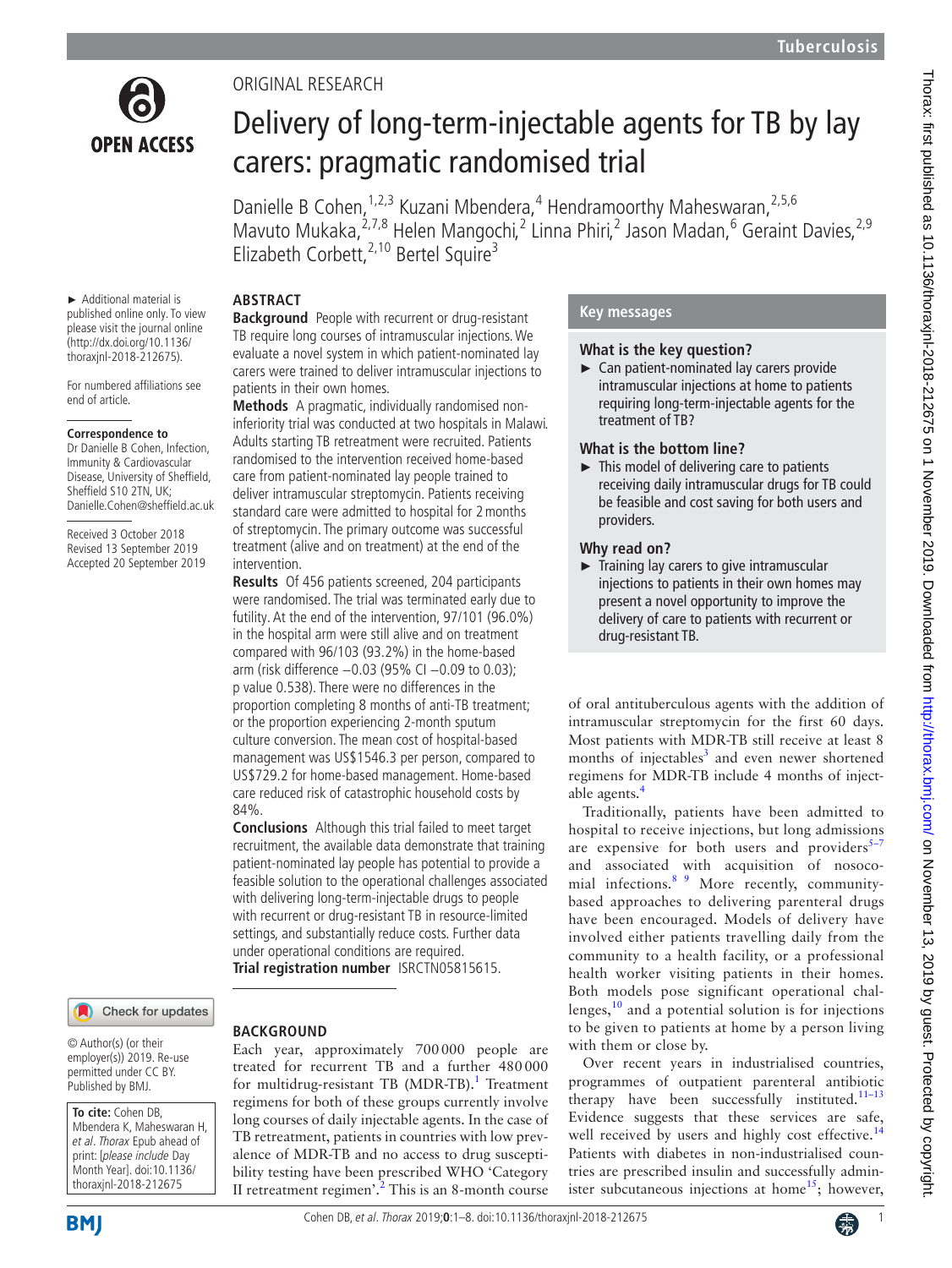no model of carer-administered intramuscular treatment has yet been developed in a resource-limited setting.

In Malawi, 'guardians' have a well-established essential role in caring for people admitted to hospital. They are usually family members or friends who accompany patients, and perform a variety of tasks including basic care, assisting with medications and advocacy.[16](#page-7-10) The aim of this trial was to evaluate a novel method of delivering long-term injectables for TB in which patient-nominated lay people (guardians) were trained to administer daily intramuscular injections to patients in their own homes.

#### **Methods**

#### **Trial design and study participants**

We conducted a pragmatic, individually randomised trial of hospital versus home-based care during the intensive phase of TB retreatment. Participants randomised to the intervention received home-based care from guardians trained to deliver intramuscular streptomycin. Participants randomised to receive standard care were admitted to hospital for 60days, as was practice in Malawi.

The trial was conducted at two large hospitals in Malawi— Queen Elizabeth Central Hospital (QECH) in Blantyre and Bwaila Hospital in Lilongwe. Consecutive patients registering

for TB retreatment were recruited. Individuals were eligible if they were ≥16 years old, able to provide informed consent and able to identify a suitable guardian. People were excluded if they were identified as having MDR-TB or rifampicin-resistant TB; pregnant; or not planning to stay in the area.

#### **Study procedures**

Standard practice in Malawi at the time of the trial was to admit all patients requiring streptomycin for the duration of the course. Patients admitted to hospital to start retreatment were identified each weekday by reviewing the TB and ward registers. Given the pragmatic nature of this trial, the diagnosis of TB was based on clinician assessment in usual operational conditions. Patients were asked to nominate a guardian for training. Consent was obtained separately from both patients and guardians.

A study nurse trained guardians in the technique of intramuscular injection, including injection procedure, sterile technique and disposal of sharps. Once the guardian was able to perform injections safely, they underwent a structured competency assessment (see [online supplementary file 1](https://dx.doi.org/10.1136/thoraxjnl-2018-212675)). Participants remained on the ward until randomisation.



<span id="page-1-0"></span>**Figure 1** Trial recruitment. MDR-TB, multidrug-resistant TB.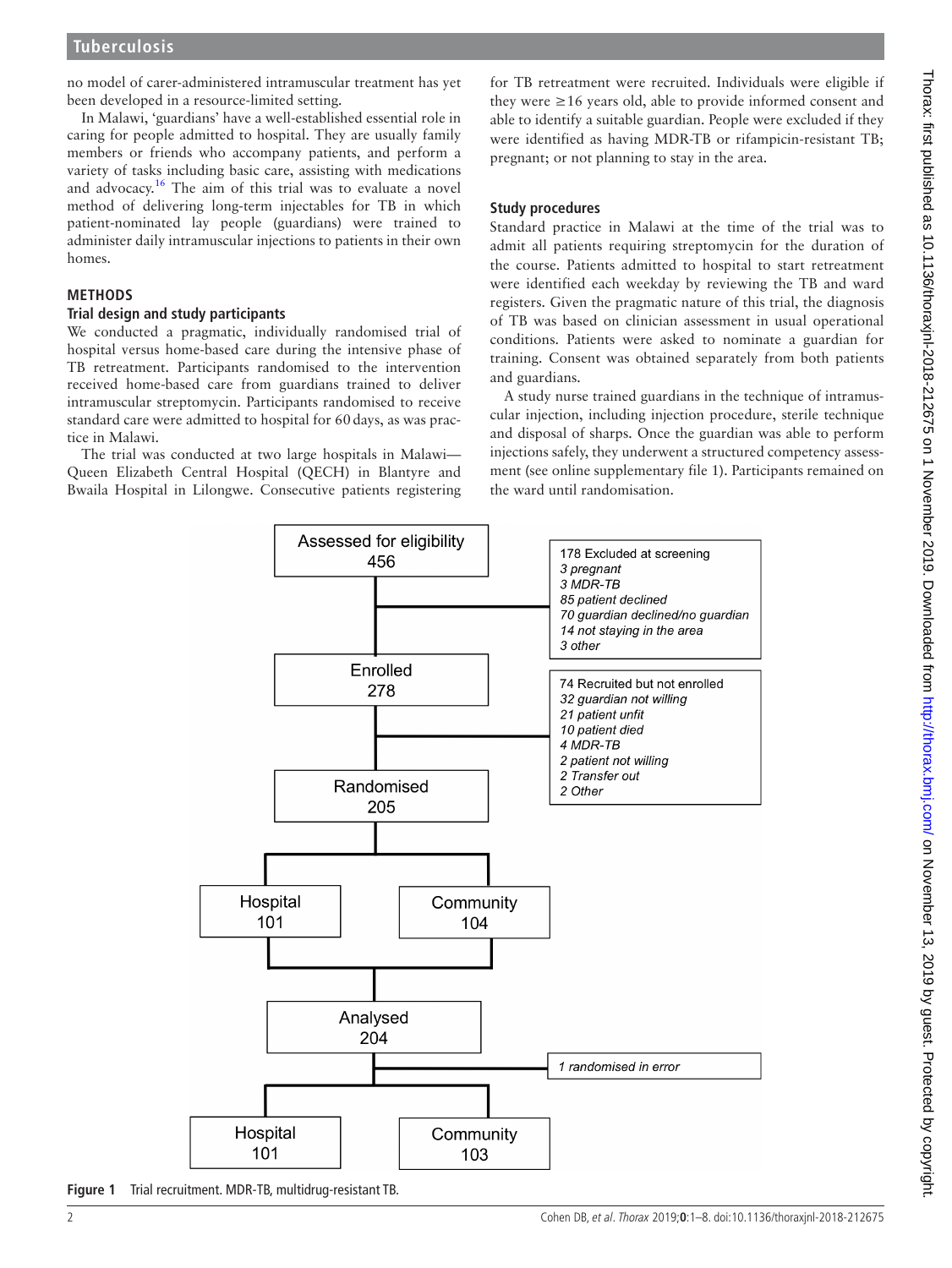<span id="page-2-0"></span>

| Table 1<br>Baseline characteristics of study participants |                                              |                                          |                                      |
|-----------------------------------------------------------|----------------------------------------------|------------------------------------------|--------------------------------------|
|                                                           | <b>Total study population</b><br>$n=204$ (%) | Hospital-based management<br>$n=101$ (%) | Home-based management<br>$n=103$ (%) |
| Patient characteristics                                   |                                              |                                          |                                      |
| Patient age (median, IQR)                                 | 36.5 (30.0-44.0)                             | 37.0 (30.0-44.0)                         | 36.0 (30.0-43.0)                     |
| Patient sex (% male)                                      | 142 (69.6)                                   | 77 (74.8)                                | 65 (64.4)                            |
| TB class                                                  |                                              |                                          |                                      |
| Pulmonary                                                 | 182 (89.2)                                   | 84 (83.2)                                | 98 (95.2)                            |
| Extrapulmonary                                            | 22 (10.78)                                   | 17 (16.8)                                | 5(4.8)                               |
| TB category*                                              |                                              |                                          |                                      |
| Relapse                                                   | 99 (48.5)                                    | 44 (43.6)                                | 55 (53.4)                            |
| <b>TALTFU</b>                                             | 5(2.5)                                       | 2(2.0)                                   | 3(2.9)                               |
| Fail                                                      | 15(7.4)                                      | 5(5.0)                                   | 10(9.7)                              |
| Other                                                     | 85 (41.7)                                    | 50 (49.5)                                | 35 (34.0)                            |
| Sputum culture positive                                   | 80 (39.2)                                    | 38 (37.6)                                | 42 (40.8)                            |
| <b>HIV positive</b>                                       | 164 (80.4)                                   | 87(86.1)                                 | 77 (74.8)                            |
| Established on ART if HIV positive                        | 131 (80.9)                                   | 70 (81.4)                                | 61 (80.26)                           |
| CD4 count (cells/mm <sup>3</sup> ; median, IQR)           | 177 (82-423)                                 | 161 (68-339)                             | 225 (117-560)                        |
| No of previous TB episodes                                |                                              |                                          |                                      |
| $\mathbf{1}$                                              | 174 (85.3)                                   | 88 (87.1)                                | 86 (83.5)                            |
| $\overline{2}$                                            | 28 (13.7)                                    | 12 (11.9)                                | 16(15.5)                             |
| >2                                                        | 2(1.0)                                       | 1(1.0)                                   | 1(1.0)                               |
| Baseline Karnofsky Score (median, IQR)                    | 90 (80-100)                                  | 90 (80-90)                               | 90 (90-100)                          |
| History of alcohol excesst                                | 47(23.7)                                     | 21(21.1)                                 | 26(26.3)                             |
| Guardian characteristics                                  |                                              |                                          |                                      |
| Guardian age (median, IQR)                                | $32(26 - 40)$                                | 33 (28-39)                               | $30(25 - 40)$                        |
| Guardian sex (% male)                                     | 62 (30.4)                                    | 28 (27.7)                                | 34 (33.0)                            |
| Guardian level of education                               |                                              |                                          |                                      |
| None                                                      | 4(2.0)                                       | 4(4.0)                                   | 0(0.0)                               |
| Standard 1-4                                              | 33 (16.2)                                    | 20 (19.8)                                | 13(12.6)                             |
| Standard 5-8                                              | 52 (25.5)                                    | 26 (25.7)                                | 26 (25.2)                            |
| Form $1-2$                                                | 42 (20.6)                                    | 18 (17.8)                                | 24(23.3)                             |
| Form 3-4                                                  | 45 (22.1)                                    | 20 (19.8)                                | 25 (24.3)                            |
| University                                                | 28 (13.7)                                    | 13 (12.9)                                | 15 (14.6)                            |
| Guardian relationship to patient                          |                                              |                                          |                                      |
| Spouse                                                    | 74 (36.3)                                    | 37 (36.6)                                | 37 (35.9)                            |
| Sibling                                                   | 56 (27.5)                                    | 28 (27.7)                                | 28 (27.2)                            |
| Parent                                                    | 16(7.8)                                      | 9(2.9)                                   | 7(6.8)                               |
| Child                                                     | 19 (9.3)                                     | 7(6.9)                                   | 12(11.7)                             |
| Aunt/uncle                                                | 14(6.9)                                      | 7(6.9)                                   | 7(6.8)                               |
| Niece/nephew                                              | 9(4.4)                                       | 3(3.0)                                   | 6(5.8)                               |
| Friend/neighbour                                          | 16(7.8)                                      | 10(9.9)                                  | 6(5.8)                               |

\*Standard WHO definitions of TB category: relapse=a patient previously treated for TB, declared cured or treatment completed, who is diagnosed again with smear or culturepositive TB; treatment after failure=a patient who is started on retreatment regimen after having failed previous treatment; treatment after loss to follow-up (TALTFU)=a patient who returns to treatment, positive bacteriologically, following interruption of treatment for 2 or more consecutive months; other previously treated=all previously treated cases that do not fit any of the above definitions [http://www.who.int/tb/err/rr\\_final\\_forms\\_en.pdf.](http://www.who.int/tb/err/rr_final_forms_en.pdf)

tAs defined by the Alcohol Use Disorders Identification Test.<sup>36</sup>

#### Randomisation

Randomisation was performed once the guardian had passed the competency assessment and the patient was fit for discharge. Participants were randomised to receive standard of care (hospital admission) or the intervention (home-based care) during the intensive phase of TB retreatment. Randomisation

was carried out by a data team not otherwise involved in the conduct of the trial. Block randomisation in a ratio of 1:1 using variable block sizes of 4 or 6 was performed using a computer random number generator to produce an equal allocation ratio. Sequentially numbered opaque sealed envelopes were prepared by an independent person.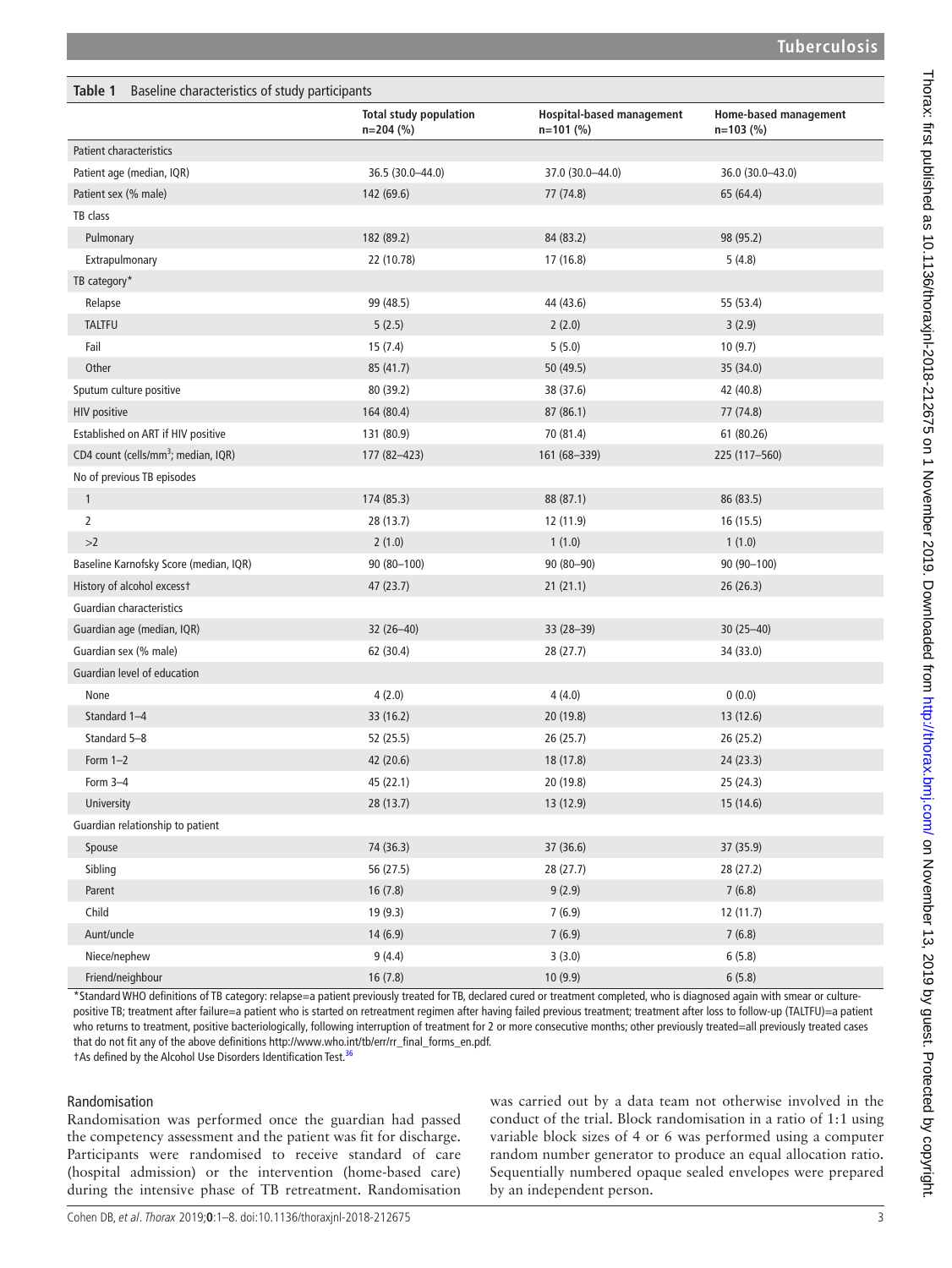<span id="page-3-0"></span>

|                           | Hospital-based management<br>$n=101(%)$ | Home-based management<br>$n=103(%)$ | P value | <b>RR (95% CI)</b>   |
|---------------------------|-----------------------------------------|-------------------------------------|---------|----------------------|
| Alive and on TB treatment | 97 (96.0)                               | 96 (93.2)                           | 0.538   | 0.97(0.91 to 1.03)   |
| Death                     | 2(2.0)                                  | 7 (6.8)                             | 0.170   | 3.43 (0.73 to 16.13) |
| Loss to follow-up         | 2(2.0)                                  | (0.0)                               | 0.244   | Not applicable       |
| __ _ _ _                  |                                         |                                     |         |                      |

RR, risk ratio.

#### Follow-up of study participants

Participants in both arms were reviewed 1, 3, 5 and 7 weeks post randomisation. Reviews were conducted by a fieldworker with no formal clinical training. At each visit, an assessment for adverse events was performed, including assessments of hearing<sup>[17](#page-7-12)</sup>; urine output; sciatic nerve injury; inspection of the injection site and documentation of new prescribed medications. For participants in the community, all used equipment was collected, and new equipment was delivered. At the first visit, guardians were required to pass another competency test to ensure competency was maintained in the home environment. Adherence was assessed at each visit by self-report and 'vial count' of streptomycin, equivalent to 'pill count' employed to assess adherence to antiretroviral therapy (ART) at HIV clinics in the region. Participants were provided with a form and asked to document each day that streptomycin had been given (see [online](https://dx.doi.org/10.1136/thoraxjnl-2018-212675)  [supplementary file 2\)](https://dx.doi.org/10.1136/thoraxjnl-2018-212675), in addition to the 'TB card' provided routinely for monitoring oral treatments. There was no formal assessment of adherence to HIV medications.

#### Adverse events monitoring

Given the nature of the intervention, standard definitions were adapted to encompass all possible consequences of home-based care (see [online supplementary file 3](https://dx.doi.org/10.1136/thoraxjnl-2018-212675)). All patients presenting with clinical adverse events were reviewed by a study clinician (see [online supplementary file 4\)](https://dx.doi.org/10.1136/thoraxjnl-2018-212675).

#### **Outcomes**

The primary outcome was successful treatment at the end of the 2-month intervention period. Successful treatment

<span id="page-3-1"></span>

| Details of deaths during the intensive phase of TB<br>Table 3<br>retreatment                      |           |  |  |
|---------------------------------------------------------------------------------------------------|-----------|--|--|
| <b>Details of event</b>                                                                           | Location  |  |  |
| <b>Home-based treatment arm</b>                                                                   |           |  |  |
| Stevens Johnsons syndrome 2 weeks after starting TB treatment,<br>1 week after starting ART       | Hospital  |  |  |
| End stage heart failure with dilated cardiomyopathy; on treatment<br>for presumed TB pericarditis | Hospital  |  |  |
| Acute febrile illness with jaundice; treated for presumed bacterial<br>sepsis                     | Hospital  |  |  |
| Disseminated Kaposi Sarcoma, pancytopenia, ascites, splenomegaly                                  | Hospital  |  |  |
| Headache, dysphasia, hemiparesis; treated for presumed cerebral<br>toxoplasmosis                  | Hospital  |  |  |
| Cryptococcal meningitis                                                                           | Hospital  |  |  |
| Sudden death                                                                                      | Community |  |  |
| Hospital-based treatment arm                                                                      |           |  |  |
| Died while receiving bowel prep for colonoscopy; presumed<br>electrolyte imbalance                | Hospital  |  |  |
| Jaundice; presumed drug-induced liver injury                                                      | Hospital  |  |  |

was defined as all those 'still alive and on treatment having completed 2 months streptomycin injections'. Unsuccessful treatment included all patients died, lost to follow-up or outcome unknown.[18](#page-7-13)

Predefined secondary endpoints included 2-month sputum culture conversion; programmatic TB outcome after 8 months of treatment; Karnofsky score at 2 months and mental health status at 2 months using a standard Self-Reporting Questionnaire (SRQ) validated in the local language. $19$ 

#### **Statistical analysis**

The study was powered to detect non-inferiority in the intervention arm. It was assumed that 87% of patients receiving standard of care and 82% of patients in the community would be alive and on treatment at the end of the 60-day intervention period, based on a review of records we performed of QECH data in 2012. The sample size was calculated based on a non-inferiority margin of 6%. Using a one-sided alpha at a level of 0.05, in order to achieve a power of 80%, it was calculated that a sample size of 268 would be required. A single planned interim analysis was conducted after 130 had been recruited.

Primary analysis was based on intention to treat. Secondary per-protocol analysis was planned as a sensitivity analysis, and for this purpose protocol deviation was defined as any participant randomised to receive home-based management who was not discharged by the time they completed 60 days of streptomycin.

Efficacy outcomes are presented as proportions and compared using the Fishers exact test. The risk difference (RD) for unsuccessful treatment outcome was estimated with 95% CIs. Risk ratios (RRs) with 95% CIs are presented for key secondary outcomes. There were no planned subgroup analyses. Analysis was performed using STATA V.12.1.

A within-trial cost-consequence analysis $^{20}$  $^{20}$  $^{20}$  was undertaken from the societal perspective and included provider and user costs (see [online supplementary file 5](https://dx.doi.org/10.1136/thoraxjnl-2018-212675)). Catastrohic cost was defined as healthcare costs equivalent to 10% of annual household income. Written informed consent was obtained from all study participants if literate, or with the signature of an independent witness if illiterate.

#### **Results**

#### **Study participants**

Between June 2013 and February 2015, 456 patients starting TB retreatment regimen were screened. Of those screened, 278 (60%) had guardians who began training to administer streptomycin. After further withdrawals during the period of training, a total of 204 participants were randomised ([figure](#page-1-0) 1). One patient was excluded from the analysis as they were randomised in error prior to being declared fit for discharge by a clinician. One hundred and forty-four were enrolled in Blantyre and the remaining 60 in Lilongwe.

A meeting of the Trial Steering Committee was held after 200 patients had been recruited, at which it was decided to stop recruitment of the trial early due to futility. The event rate in the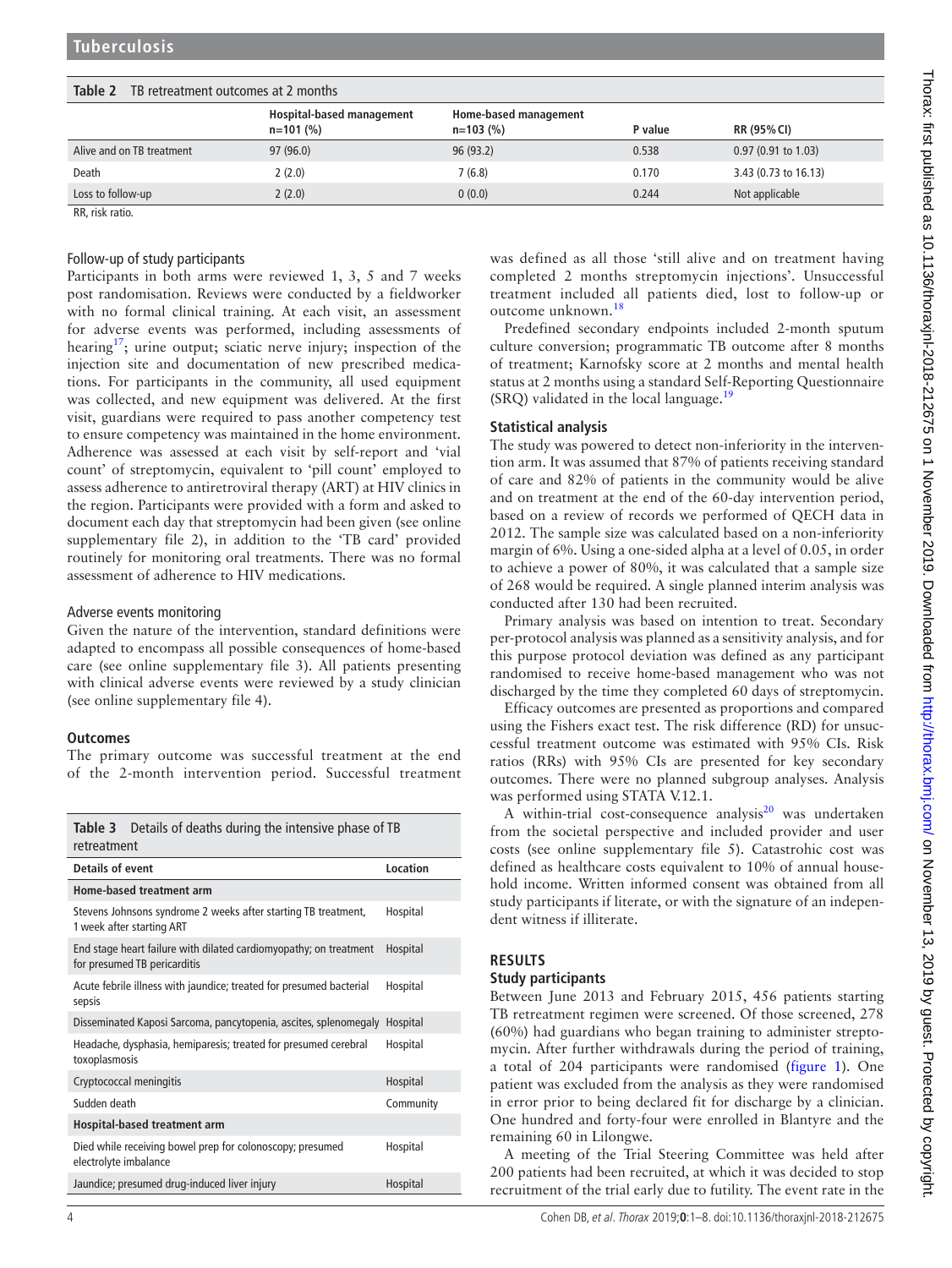<span id="page-4-0"></span>

| Table 4<br>TB retreatment outcomes at 8 months |                                      |                                  |         |                       |
|------------------------------------------------|--------------------------------------|----------------------------------|---------|-----------------------|
|                                                | Hospital-based management $n=79$ (%) | Home-based management $n=83$ (%) | P value | <b>RR</b><br>(95% CI) |
| Successful treatment                           | 61(77.2)                             | 67(80.7)                         | 0.700   | 1.05 (0.89 to 1.23)   |
| Cure                                           | 26 (32.9)                            | 41 (49.4)                        | 0.039   | 1.50 (1.02 to 2.20)   |
| Complete                                       | 35(44.3)                             | 26(31.3)                         | 0.106   | 0.71 (0.47 to 1.06)   |
| Fail                                           | 1(1.2)                               | 1(1.2)                           | 1.000   | 0.95 (0.06 to 14.96)  |
| Death                                          | 11(13.9)                             | 13(15.7)                         | 0.827   | 1.12 (0.54 to 2.36)   |
| Loss to follow-up                              | 4(5.1)                               | 2(2.4)                           | 0.434   | $0.48$ (0.09 to 2.53) |
| Transfer out                                   | 2(2.5)                               | 0(0.0)                           | 0.236   | Not applicable        |

RR, risk ratio.

trial was lower than the 0.13 which had been projected: 0.0645 in the intervention arm and 0.0426 in the control arm, so it was projected that in order to establish non-inferiority, at least 600 participants would be required, and that this was not feasible given the resources available.

Characteristics of the study participants are summarised in [table](#page-2-0) 1. The median age of patients was 36.5 years (IQR 30.0– 44.0 years), and 69.6% were men. The majority (89.2%) had pulmonary TB, classified most commonly as relapse (48.5%) or 'other' (41.7%). The HIV prevalence was 80.4% and 131/164 (80.9%) were on ART. The median length of time from start of TB treatment to discharge in the home-based group was 12 days (IQR 8–17 days).

#### **Successful completion of the intensive phase of TB treatment**

At the end of the intensive phase of treatment, 97 (96.0%) of patients in the hospital arm and 96 (93.2%) of patients in the home-based arm were still alive and on treatment (RD −0.03 (95% CI −0.09 to 0.03); p value 0.538). Only an intention-totreat analysis was performed, as all randomised patients received the form of treatment to which they are assigned. There were seven deaths in the home-based arm, and two in the hospital arm (RR 3.43; 95%CI 0.73 to 16.13) [\(table](#page-3-0) 2). Deaths were reviewed at a meeting of the Data and Safety Monitoring Board, and it was concluded that none were either directly or indirectly related to the intervention. Of the seven deaths which occurred in the home-based arm, six occurred after the patient had been readmitted to hospital [\(table](#page-3-1) 3). Two patients were lost to follow-up from hospital-based care, but none were lost to follow-up from home-based care.

#### **Secondary outcomes**

#### End of TB treatment outcomes

Before the close of the study, 162 patients had registered TB treatment outcomes through the National TB Programme. There was no significant difference in the proportion of patients

<span id="page-4-1"></span>

|                          | <b>Table 5</b> Adverse events during the intensive phase of TB retreatment |                                       |  |  |
|--------------------------|----------------------------------------------------------------------------|---------------------------------------|--|--|
|                          | Hospital-based<br>management<br>$n = 101$                                  | Home-based<br>management<br>$n = 103$ |  |  |
| Total adverse events     | 56                                                                         | 34                                    |  |  |
| Serious adverse events   | 8                                                                          | 5                                     |  |  |
| Life-threatening illness | 6                                                                          | $\theta$                              |  |  |
| Hospitalisation          | 0                                                                          | 5                                     |  |  |
| Significant disability   | $\overline{2}$                                                             | $\Omega$                              |  |  |
| Needle stick injury      | 0                                                                          | U                                     |  |  |

who successfully completed treatment in the home-based arm (80.7%) compared with the hospital arm (77.2%) of the trial ([table](#page-4-0) 4).

#### Two-month sputum culture conversion

Of 80 patients who had sputum culture positive for *Mycobacterium tuberculosis* at the start of treatment, sputum culture was performed in 43 who were able to provide a sample after 2 months of treatment. In the group receiving home-based care, 21/23 (91.3%) went from sputum culture positive to sputum culture negative at 2 months, compared with 15/20 (75.0%) who culture converted in the hospital-based care group (RR 1.22 (95% CI 0.91 to 1.61); p value 0.222).

### Karnofsky score at the end of the intensive phase of treatment

The median Karnofsky score at the end of the intervention period was 100% in both groups. Of patients still alive at the end of the intensive phase of treatment, 84.4% in the homebased group and 79.2% in the hospital group had a Karnofsky score of 100%.

Mental health status at the end of the intensive phase of treatment All but one of the 21 patients identified as having common mental health disorder at baseline no longer screened positive on the SRQ after 2 months of treatment. The patient who continued to screen positive had received hospital-based care.

<span id="page-4-2"></span>

|                | Table 6 Costs of home-based management in the intensive phase of |
|----------------|------------------------------------------------------------------|
| TB retreatment |                                                                  |

|                                                                                                          | Hospital-based<br>management<br>$n = 33$ | Home-based<br>management<br>$n = 32$ |
|----------------------------------------------------------------------------------------------------------|------------------------------------------|--------------------------------------|
| Cost indicators<br>Total cost 2014 US\$                                                                  | 47936.6                                  | 21875.6                              |
| Outcome indicators<br>Number of patients completing<br>intensive phase retreatment                       | 31                                       | 30                                   |
| Cost-difference indicators<br>Cost per patient completing<br>intensive phase retreatment 2014<br>$USS^*$ | 1546.3<br>$(833.8 - 2764.1)$             | 729.2<br>$(341.5 - 1589.1)$          |
| Incremental cost difference<br>Cost per patient completing<br>intensive phase retreatment 2014<br>US\$   | $-817.1$                                 |                                      |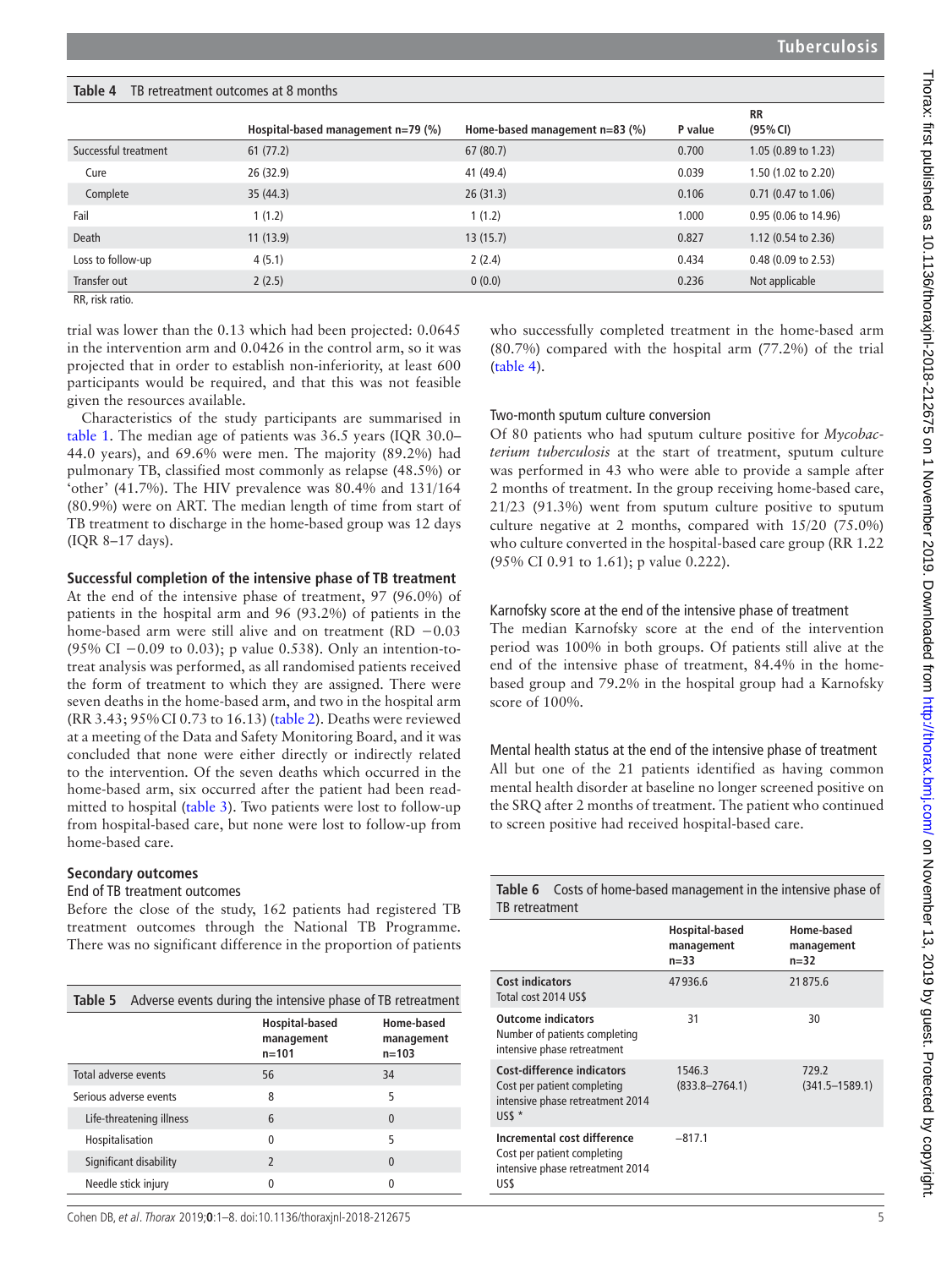<span id="page-5-0"></span>

|                                | Mean cost US dollars (95% CI) |                       |                               |  |
|--------------------------------|-------------------------------|-----------------------|-------------------------------|--|
|                                | Hospital-based management     | Home-based management | Mean difference*              |  |
| Patient costs                  |                               |                       |                               |  |
| During admission               |                               |                       |                               |  |
| Direct medicalt                | $0.7$ (0.2 to 1.2)            | $0.4$ (0.0 to 0.7)    | $0.3$ (-0.2 to 1.0)           |  |
| Direct non-medical             |                               |                       |                               |  |
| Food                           | 69.8 (58.4 to 81.2)           | 26.7 (21.5 to 31.8)   | 43.1 (30.5 to 55.7)           |  |
| Transport                      | 3.6 (1.6 to 5.7)              | $1.6$ (0.5 to 2.6)    | $2.1$ (-0.1 to 4.3)           |  |
| Linen                          | $0.7$ (0.1 to 1.3)            | $1.1$ (-0.1 to 2.3)   | $-0.5$ ( $-1.8$ to 0.9)       |  |
| Other out of pocket            | 11.9 (7.1 to 16.7)            | 4.7 (3.2 to 6.2)      | 7.2 (2.1 to 12.4)             |  |
| Indirect‡                      | 133.5 (111.6 to 155.4)        | 37.0 (28.7 to 45.3)   | 96.5 (73.2 to 119.7)          |  |
| Health facility post discharge |                               |                       |                               |  |
| Direct medical and non-medical |                               | 1.1 (0.3 to 2.0)      | $-1.1$ ( $-2.0$ to $-0.3$ )   |  |
| Indirect                       | $\overline{\phantom{0}}$      | $0.3$ (0.1 to 0.5)    | $-0.8$ ( $-1.8$ to 0.1)       |  |
| Total patient costs            | 220.2 (189.8 to 250.8)        | 72.9 (60.5 to 85.3)   | 147.4 (114.1 to 180.6)        |  |
| <b>Guardian costs</b>          |                               |                       |                               |  |
| During admission               |                               |                       |                               |  |
| Direct non-medical             |                               |                       |                               |  |
| Food                           | 17.7 (11.1 to 24.2)           | 13.6 (9.2 to 17.9)    | 4.1 $(-3.5 \text{ to } 11.7)$ |  |
| Transport                      | 10.0 (5.6 to 14.3)            | 6.4 (4.1 to 8.8)      | $3.5$ (-1.2 to 8.2)           |  |
| Linen                          | $0.1$ (-0.1 to 0.2)           | $0.1$ (0.0 to 0.3)    | $0.0$ (-0.3 to 0.2)           |  |
| Other out of pocket            | 2.9 (1.1 to 4.7)              | 1.6 (0.7 to 2.5)      | $1.3$ (-0.7 to 3.4)           |  |
| Indirect                       | 20.6 (8.4 to 32.9)            | 5.2 (2.8 to 7.7)      | 15.4 (3.1 to 27.7)            |  |
| Health facility post discharge |                               |                       |                               |  |
| Direct non-medical             | -                             | $1.0$ (-0.6 to 2.7)   | $-1.0$ ( $-2.7$ to 0.6)       |  |
| Indirect                       |                               | $0.8$ (-0.1 to 1.8)   | $-0.8$ ( $-1.8$ to 0.1)       |  |
| Total quardian costs           | 51.3 (31.8 to 70.8)           | 28.6 (21.5 to 36.2)   | 22.4 (2.2 to 42.7)            |  |
| Total user costs               | 271.6 (234.4 to 308.7)        | 101.8 (85.1 to 118.4) | 169.8 (128.9 to 210.7)        |  |

\*Bootstrapped estimates of mean differences and 95%CI.

†Drugs and investigations purchased privately if unavailable in the public facility. ‡Lost income.

#### **Adverse events**

There were 56 adverse events in 36 patients receiving hospitalbased care and 34 adverse events in 20 patients receiving home-based care [\(table](#page-4-1) 5). One patient reported a missed dose of streptomycin and two patients missed a single dose by 'vial count', but there was no episode which met the predefined criteria for an adherence event. There were no needle stick injuries in either arm. There were eight serious adverse events in the hospital arm and five in the home-based arm. Both adverse events resulting in disability were a consequence of ototoxicity.

#### **Economic evaluation**

Data about user costs were available for 188 trial participants, and data about provider costs were collected for a subgroup of 65 participants (32 receiving home-based care and 33 receiving hospital-based care).

The total cost of hospital-based management was US\$1546.3 per person compared with US\$729.2 per person who received home-based management, giving a cost difference of US\$ −817.1 ([table](#page-4-2) 6). The total mean cost to users in the hospital arm was US\$271.6 (234.4–308.7), compared with US\$101.8 (85.1–118.4) for those who receiving home-based care (mean difference 169.8; 95%CI 128.9 to 210.7) [\(table](#page-5-0) 7). Total provider costs were US\$498.0 (425.6–570.4) per patient who received home-based care, compared with US\$1100.3 (1040.8– 1159.8) per patient who received hospital-based care (see [online](https://dx.doi.org/10.1136/thoraxjnl-2018-212675) [supplementary file 6](https://dx.doi.org/10.1136/thoraxjnl-2018-212675)).

The risk of catastrophic household costs was 34.1% for participants in the home-based arm and 85.9% for those managed in hospital (RR 0.40; 95%CI 0.29 to 0.54) (see [online supple](https://dx.doi.org/10.1136/thoraxjnl-2018-212675)[mentary file 7](https://dx.doi.org/10.1136/thoraxjnl-2018-212675)). Applying a definition of catastrophic cost at 20% of annual household income, home-based management was associated with an 11.4% risk of catastrophic cost whereas hospital-based management was associated with a 62.0% risk of catastrophic cost (RR 0.16; 95%CI 0.08 to 0.41) (see [online](https://dx.doi.org/10.1136/thoraxjnl-2018-212675) [supplementary file 7\)](https://dx.doi.org/10.1136/thoraxjnl-2018-212675). The reduction in risk of catastrophic cost was seen irrespective of wealth quartile, gender or HIV status.

#### **Discussion**

This trial failed to meet target recruitment and was therefore insufficiently powered to demonstrate non-inferiority of the intervention; however, the available data do not demonstrate a difference in clinical outcomes between people receiving injectable treatments for TB delivered by lay carers and the traditional hospital-based model of care. Additionally, catastrophic patient costs were largely avoided by home-based care.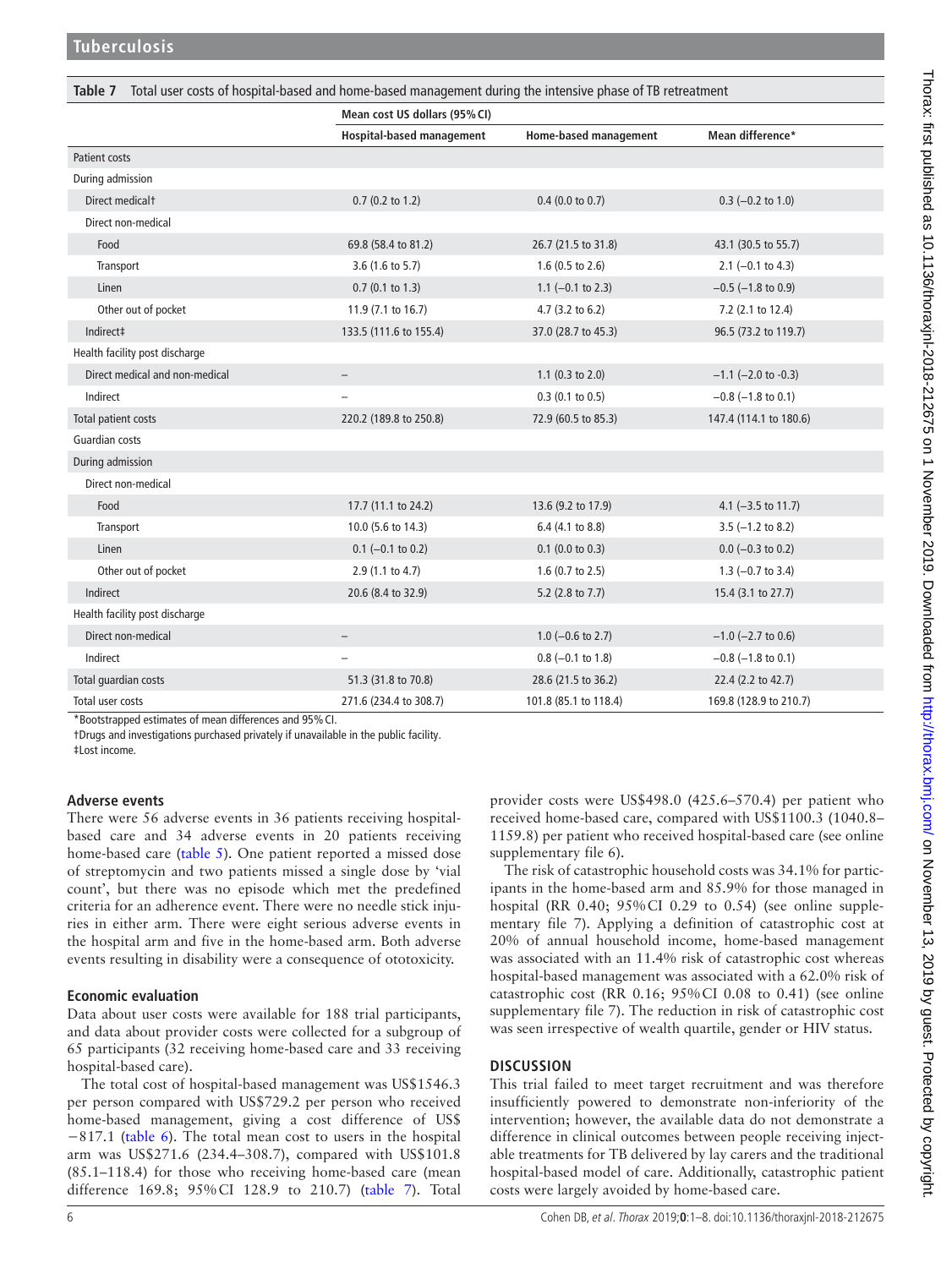The RD between the two groups in the primary outcome was only 3%. However, the CIs around this estimate reached 9%; therefore, non-inferiority cannot be concluded at the predefined margin of 6%. These figures are open for discussion. First, a non-inferiority margin of 6% was conservative, with many other trials setting margins of  $10\% - 15\%$ .<sup>21-24</sup> Second, the point estimate of 3% difference in risk is low and the absolute risk of patients failing to complete 2months of home-based retreatment was only 7%, much lower than previous estimates of death or loss to follow-up during the first 2months of TB retreatment.

There were seven deaths in the home-based arm of the study, compared with only two in the hospital arm. The mortality rate was not statistically different between the two groups; however, the circumstances of these deaths still need to be carefully examined. A higher mortality may have been as a direct consequence of guardians administering injections, but none of the deaths were related to unsafe administration of an intramuscular injection such as sepsis. Additionally, there is no evidence that adherence to treatment in the home-based arm was a problem, as both measures of adherence suggested very few missed doses of streptomycin; the rate of sputum culture conversion at 2months was similar in both groups; and all of the deaths were due to conditions other than TB. Another possible reason for an increased death rate in the community is that patients at home had less medical attention during the intensive phase of treatment. Some evidence for this may be suggested by the higher number of adverse events in the hospital arm. However, any prescription of medication by a physician was classified as an adverse event and it is well recognised that overprescription of antibiotics and other drugs by clinicians to patients in hospital is common.<sup>25 26</sup> An indirect effect of home-based care also seems unlikely given that, of the seven deaths in people randomised to the homebased arm, six happened only following readmission to hospital. In 5 out of 6 of these patients, the death took place only after they had been receiving appropriate treatment in hospital for at least 7days. If this model of care is to be more widely adopted, it will require close ongoing evaluation.

There was no difference between the two study arms in terms of successful 8-month completion of TB treatment (80.7% in the home-based model vs 77.2% in the hospital-based model), which is operationally the most significant outcome from the perspective of global TB control. Additionally, the rate of 8-month cure was significantly higher (49.4%vs 32.9%, RR 1.50 (1.02 to 2.20; p value 0.039)) and the rate of 2-month culture conversion was non-significantly higher in the home-based arm (91.3% in the home vs 75.0% in the hospital). The mechanisms by which home-based care may be contributing to improving some outcome indicators may be through more ownership of health decisions, fewer economic consequences and ultimately better adherence to treatment.<sup>27</sup>  $28$ 

The study has a number of limitations. Most importantly, the trial was stopped early because of futility, which impacts the strength of the data. Efforts had been made to predict the expected event rate by conducting a review of the QECH TB register prior to starting the study, but the observed event rate was lower than expected. It is likely that the main reason for this was the requirement for participants to have a guardian able and willing to undertake delivery of the injectable. This resulted in exclusion before randomisation of 102 patients (see [figure](#page-1-0) 1). Patients without guardians or with guardians unwilling to take on the responsibility of injecting may have been less likely to have stable lifestyles. In this way, the trial probably recruited a more stable cohort of patients than those assessed in the record review. Additionally, it is common for outcomes in a trial setting to be better than in routine practice due to increased

input from the study team.<sup>29 30</sup> Although a proportion of patients were not recruited because they were never clinically stable enough to be discharged, it was never intended for the intervention to be applicable to all patients prescribed TB retreatment, and even under routine conditions only those well enough to go home would be considered for home-based management. Finally, the study was conducted at only two sites in Malawi, both in large urban areas, and so results are not necessarily generalisable to other contexts.

The trial also has a number of strengths. As far as possible, the study was pragmatic and provides data for policy-makers that are relevant to routine operational conditions<sup>31 32</sup>, for example: reviews conducted by research staff with experience equivalent to that of a health surveillance assistant<sup>27</sup>; eligibility criteria including all patients clinically fit for discharge without additional investigations which would not be available in routine practice; no therapeutic drug monitoring to assess adherence in the community; and a primary outcome measure which is routinely recorded in TB reporting systems. Additionally, a trialbased economic evaluation provides robust data demonstrating that home-based management is associated with significant reductions in both provider and user costs, and qualitative evaluation (published elsewhere<sup>33</sup>) demonstrates the acceptability of lay carers delivering injectables.

The reduction in provider costs from US\$1100 to US\$489 potentially has an enormous impact on health systems in countries like Malawi, where the total expenditure on health per capita is  $US$93<sup>28</sup>$  $US$93<sup>28</sup>$  $US$93<sup>28</sup>$  Additionally, the intervention reduced the risk of catastrophic household costs  $\geq 10\%$  by 60%, and the risk of catastrophic household costs ≥20% by 84%. There are now strong data demonstrating that household catastrophic costs in relation to TB are associated with poorer clinical TB outcomes, <sup>[34](#page-7-23)</sup> and one of the targets of the WHO EndTB strategy is that 'no TB-affected families should experience catastrophic costs due to TB'.<sup>35</sup> This study was underpowered for clinical outcome, and another large randomised controlled trial would be costly and time consuming. However, the data demonstrate compelling health economic benefits for both providers and users. If TB programmes consider adopting this model, further data should be collected under operational conditions in order to monitor ongoing clinical safety and economic benefit.

Recent guidelines encourage a move away from the use of long-term-injectable agents for TB. However, the complete phase out of Category II regimen is still dependent on the availability of rapid molecular-based drug-susceptibility testing and resolution of the debate surrounding the best treatment for isoniazid monoresistant TB. Similarly, despite recent communications from WHO, the global use of fully oral regimens for all people with MDR-TB is still some way off given the financial and operational issues which still surround these regimens.

If targets to reduce catastrophic household expenditure associated with TB are to be met, the issue of how to deliver longterm injectable agents to stable patients in the community needs to be addressed. This study presents a novel method of administering injections to patients in their homes as part of their longterm TB care. Training patient-nominated lay people to deliver injectables may offer a sustainable opportunity for home-based management of patients with recurrent or drug-resistant TB in resource-limited settings but further operational data to support the findings of this study are needed.

#### **Author affiliations**

<sup>1</sup> Infection, Immunity & Cardiovascular Disease, University of Sheffield, Sheffield, UK<br><sup>2</sup> Clinical Denartment, Malawi Liverpool Wellcome Clinical Becaarch Programme <sup>2</sup>Clinical Department, Malawi Liverpool Wellcome Clinical Research Programme, Blantyre, Malawi